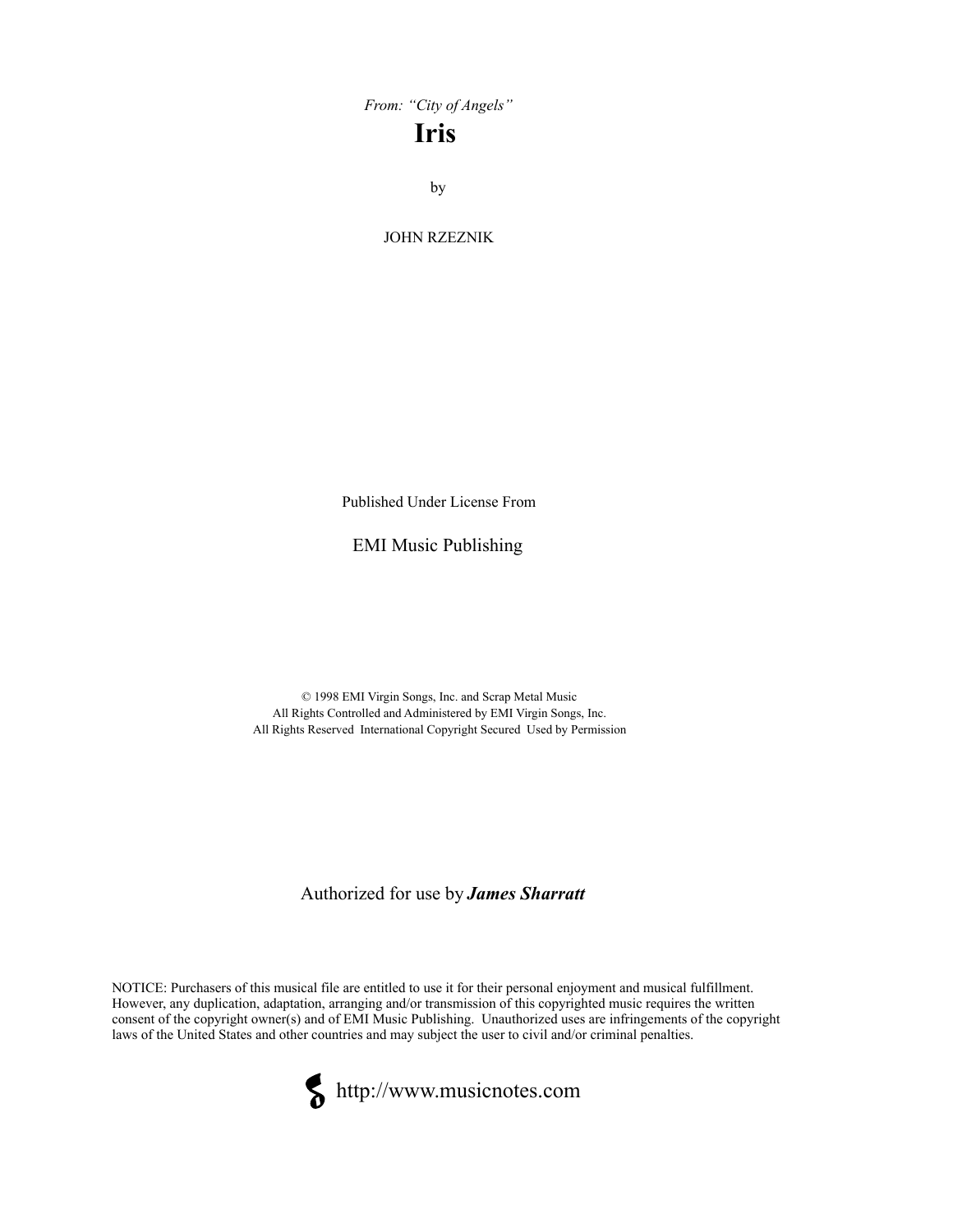**IRIS** 

Words and Music by JOHN RZEZNIK



© 1997 EMI APRIL MUSIC INC. and BOSSTONES MUSIC<br>All Rights Controlled and Administered by EMI APRIL MUSIC INC.<br>All Rights Reserved. International Copyright Secured. Used by Permission.

Authorized for use by *James Sharratt*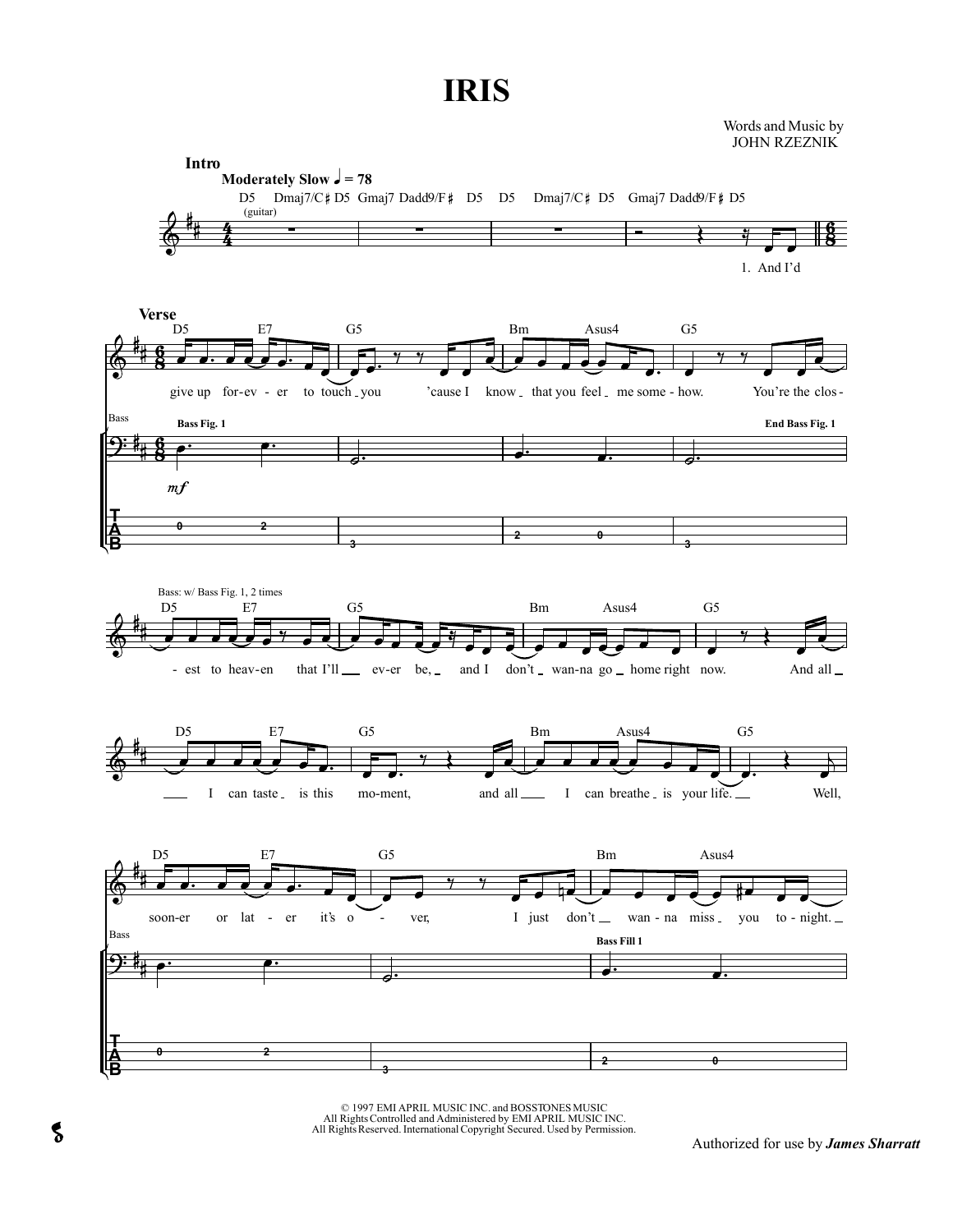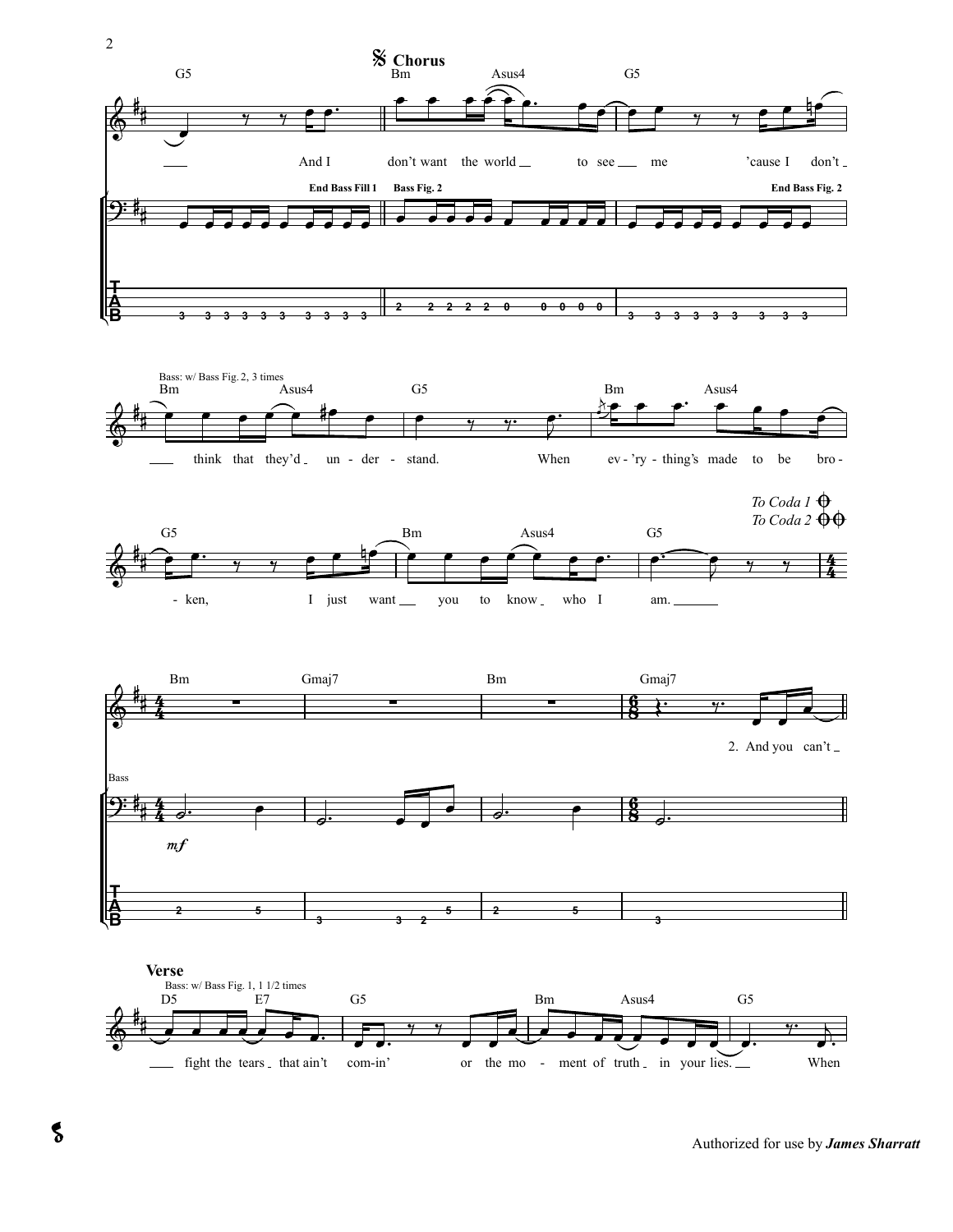